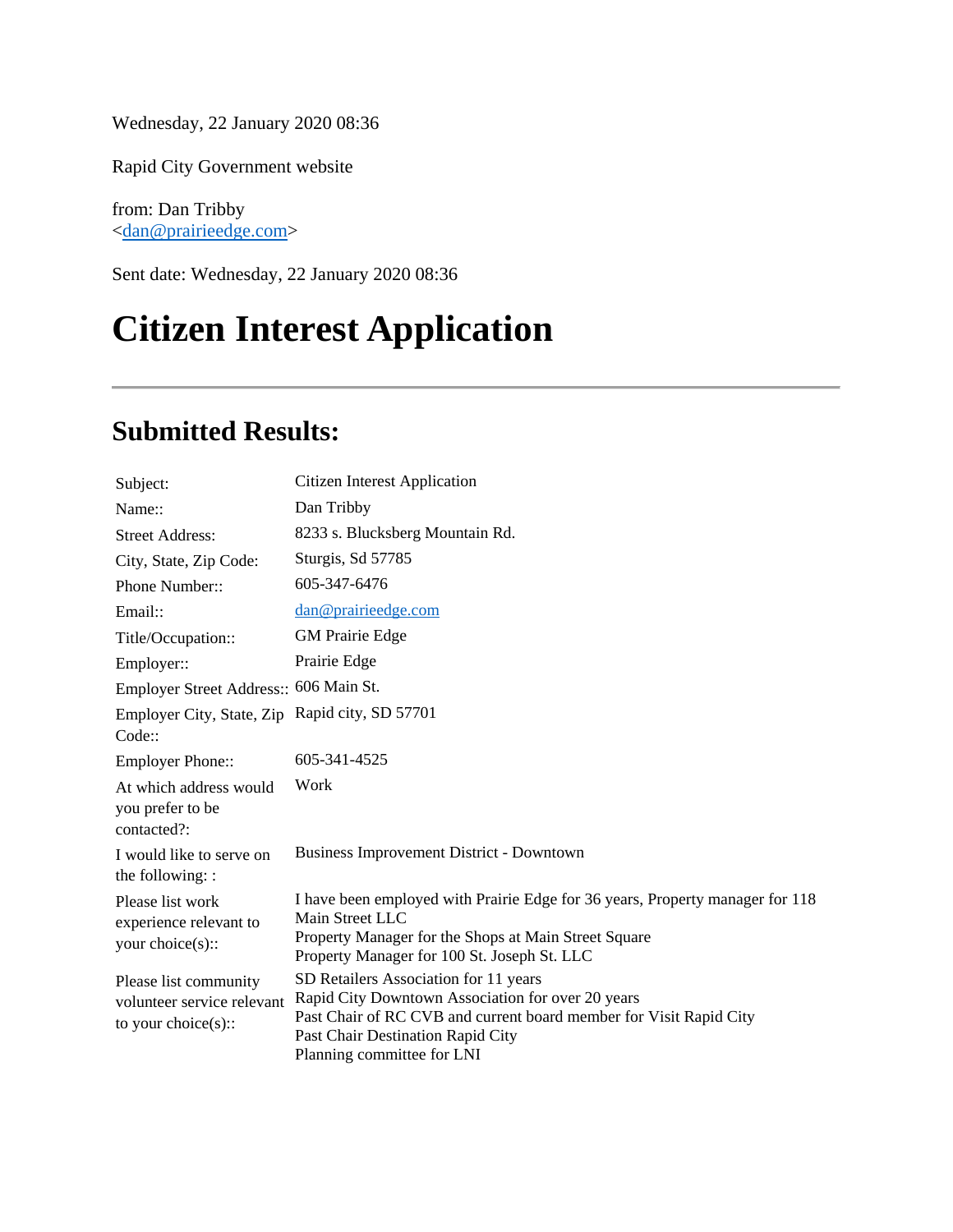| I would like to serve in<br>the indicated position(s)<br>because:: | Having worked in the downtown area for about 24 years, I feel that I have a good<br>amount of knowledge about what the businesses are looking for and what many of<br>the major concerns are. I have also spent much of that time trying to work on fixes<br>for those problems and I feel we have made major contributions to moving<br>downtown forward and would like to see that continue. |
|--------------------------------------------------------------------|------------------------------------------------------------------------------------------------------------------------------------------------------------------------------------------------------------------------------------------------------------------------------------------------------------------------------------------------------------------------------------------------|
| Primary Reference<br>Name::                                        | Dan Senftner                                                                                                                                                                                                                                                                                                                                                                                   |
| Primary Reference<br>Phone::                                       | 605-431-0160                                                                                                                                                                                                                                                                                                                                                                                   |
| <b>Secondary Reference</b><br>Name::                               | Clancy Kingsbury                                                                                                                                                                                                                                                                                                                                                                               |
| <b>Secondary Reference</b><br>Address::                            | 512 Main Street                                                                                                                                                                                                                                                                                                                                                                                |
| <b>Secondary Reference</b><br>Phone::                              | 381-0875                                                                                                                                                                                                                                                                                                                                                                                       |
| Are you a registered voter No<br>of Rapid City?:                   |                                                                                                                                                                                                                                                                                                                                                                                                |
| Are you a resident of<br>Rapid City?::                             | N <sub>0</sub>                                                                                                                                                                                                                                                                                                                                                                                 |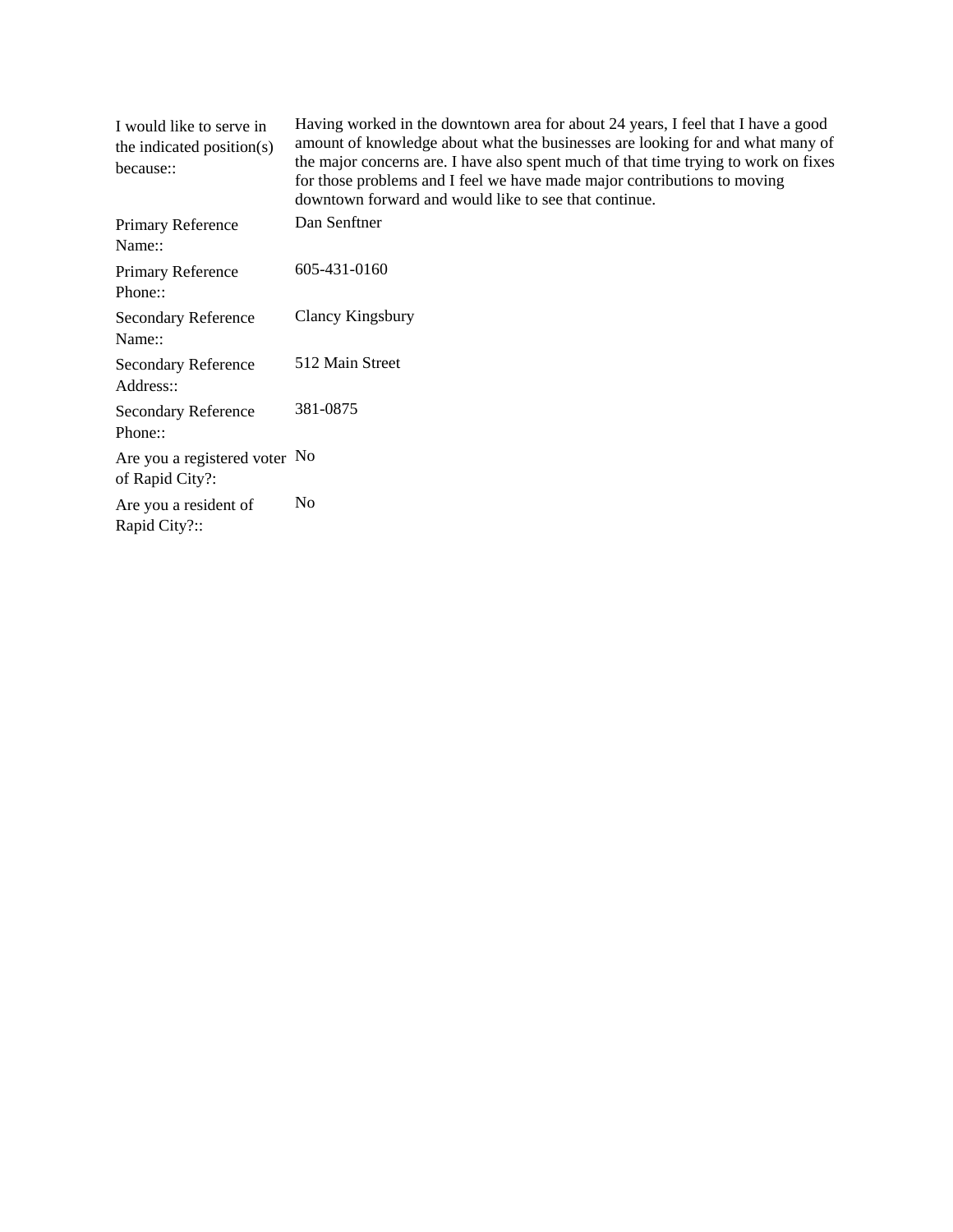

**January 22, 2020** 

**Mayor Steve Allender** 300 6<sup>th</sup> Street Rapid City, SD 57701

This is a letter of authorization from me, the owner of Prairie Edge as well as MHL LLC and 100 Main Street LLC to approve Dan Tribby, GM of Prairie Edge and Property Manager of the aforementioned LLC's to be considered for the Rapid **City Downtown Business Improvement District Board of Directors. We** understand this position has no compensation and are happy to have him considered for this position.

Warmest personal regards.

Sincerely,

Margarel Heilenbrard

**Margaret Hillenbrand** Prairie Edge, MHL LLC, 100 Mains St. LLC

> E-Mail: info@prairieedge.com • Web Site: www.prairieedge.com P.O. Box 8303, Rapid City, SD 57709 • Shipping Address: 606 Main Street, Rapid City, SD 57701 Retail (605) 342-3086 • Office (605) 341-4525 • FAX (605) 341-6415 • Toll Free (800) 541-2388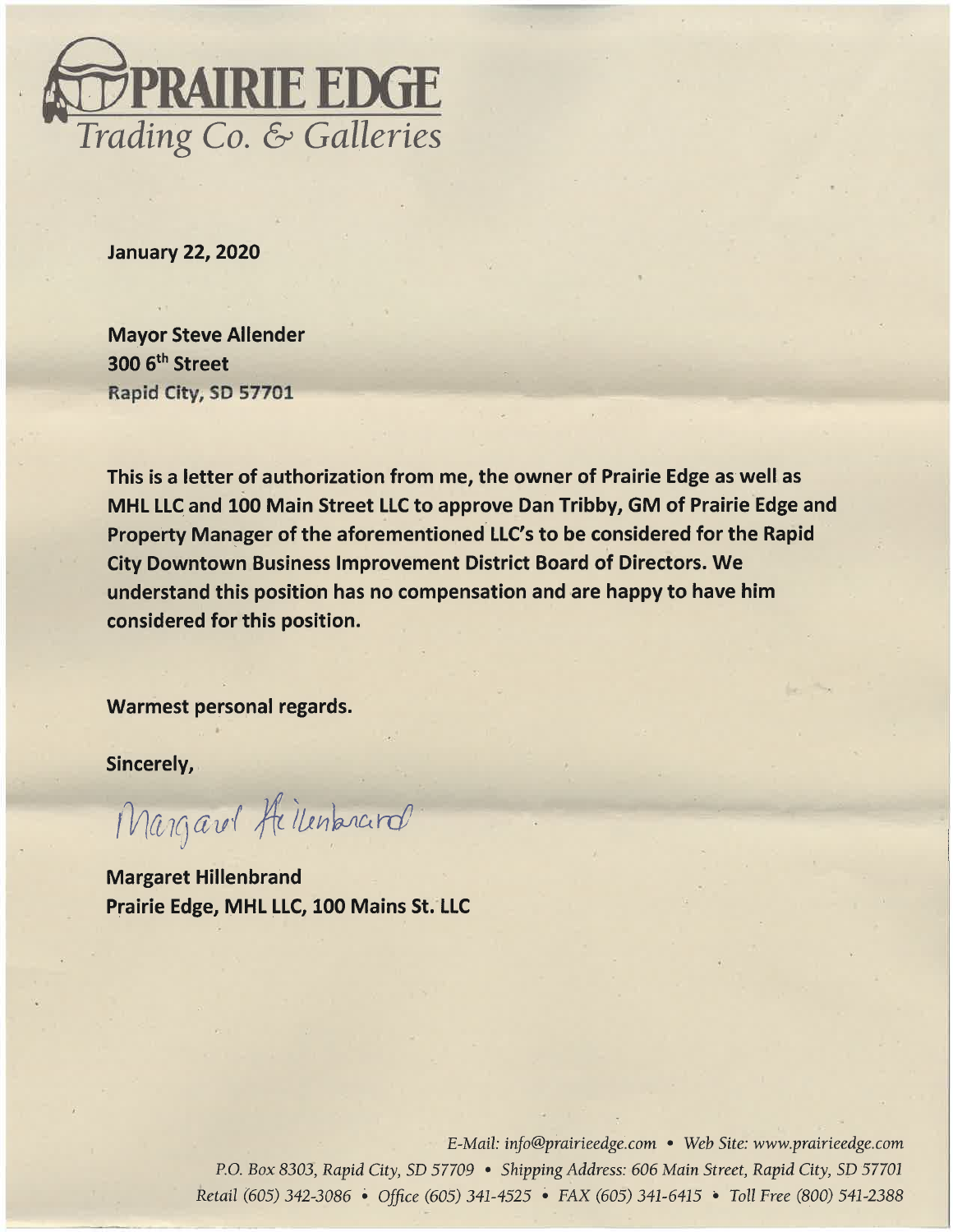Friday, 12 August 2016 11:37

Rapid City Government website

from: Todd Hollan [<toddh@nwemanagement.com>](mailto:toddh@nwemanagement.com)

Sent date: Friday, 12 August 2016 11:37

# **Citizen Interest Application**

### **Submitted Results:**

| Subject                                                                    | <b>Citizen Interest Application</b>                                                                                                                                                                                                                                                                                                                                                                                                                                                                                                                                                                                                                                                                                                                                                                                                                                                                                                                                                                                                                                                 |
|----------------------------------------------------------------------------|-------------------------------------------------------------------------------------------------------------------------------------------------------------------------------------------------------------------------------------------------------------------------------------------------------------------------------------------------------------------------------------------------------------------------------------------------------------------------------------------------------------------------------------------------------------------------------------------------------------------------------------------------------------------------------------------------------------------------------------------------------------------------------------------------------------------------------------------------------------------------------------------------------------------------------------------------------------------------------------------------------------------------------------------------------------------------------------|
| <b>Contact Name:</b>                                                       | <b>Todd Hollan</b>                                                                                                                                                                                                                                                                                                                                                                                                                                                                                                                                                                                                                                                                                                                                                                                                                                                                                                                                                                                                                                                                  |
| <b>Street Address</b>                                                      | 4804 Encampment Ln                                                                                                                                                                                                                                                                                                                                                                                                                                                                                                                                                                                                                                                                                                                                                                                                                                                                                                                                                                                                                                                                  |
| City, State, Zip Code                                                      | rapid city south dakota 57701                                                                                                                                                                                                                                                                                                                                                                                                                                                                                                                                                                                                                                                                                                                                                                                                                                                                                                                                                                                                                                                       |
| City Resident?:                                                            | Yes                                                                                                                                                                                                                                                                                                                                                                                                                                                                                                                                                                                                                                                                                                                                                                                                                                                                                                                                                                                                                                                                                 |
| Ward:                                                                      | 1                                                                                                                                                                                                                                                                                                                                                                                                                                                                                                                                                                                                                                                                                                                                                                                                                                                                                                                                                                                                                                                                                   |
| Daytime Phone<br>Number:                                                   | 605-391-4337                                                                                                                                                                                                                                                                                                                                                                                                                                                                                                                                                                                                                                                                                                                                                                                                                                                                                                                                                                                                                                                                        |
| <b>Evening Phone</b><br>Number:                                            | 605-391-4337                                                                                                                                                                                                                                                                                                                                                                                                                                                                                                                                                                                                                                                                                                                                                                                                                                                                                                                                                                                                                                                                        |
| <b>Contact Email:</b>                                                      | toddh@nwemanagement.com                                                                                                                                                                                                                                                                                                                                                                                                                                                                                                                                                                                                                                                                                                                                                                                                                                                                                                                                                                                                                                                             |
| Please list the specific<br>committee(s) for<br>which you are<br>applying: | Downtown BID Board                                                                                                                                                                                                                                                                                                                                                                                                                                                                                                                                                                                                                                                                                                                                                                                                                                                                                                                                                                                                                                                                  |
| Work and/or<br>business experience<br>related to the<br>committee(s)       | I have been in business management for 30 years now, utilizing budgetary<br>means to establish growth and stability to the industries I have participated in. I<br>started in the equipment rental and sales industry in 1986, transferring out to<br>the Rapid City location in 1988 as the City Manager of Rapid Rent All. Our<br>company sold to United Rent All in 1999, at which time I oversaw the transition<br>from private ownership to the corporate publically traded mindset of doing<br>business. In 2003 I received my Broker license in Real Estate and became a viable<br>resource on the Real Estate market here in Rapid City. After 1 year of practice I<br>was asked by the Agency (Prudential Kahler Real Estate) to sign on as the<br>Dedicated Broker for the Company and their 33 Agents. In 2011 I took a position<br>at Northwestern Engineering Company as the Director of Operations of NWE<br>Management Company, a primary Asset Management division dealing in Multi<br>Family, Commercial, and Development Real Estate entities that are owned, and |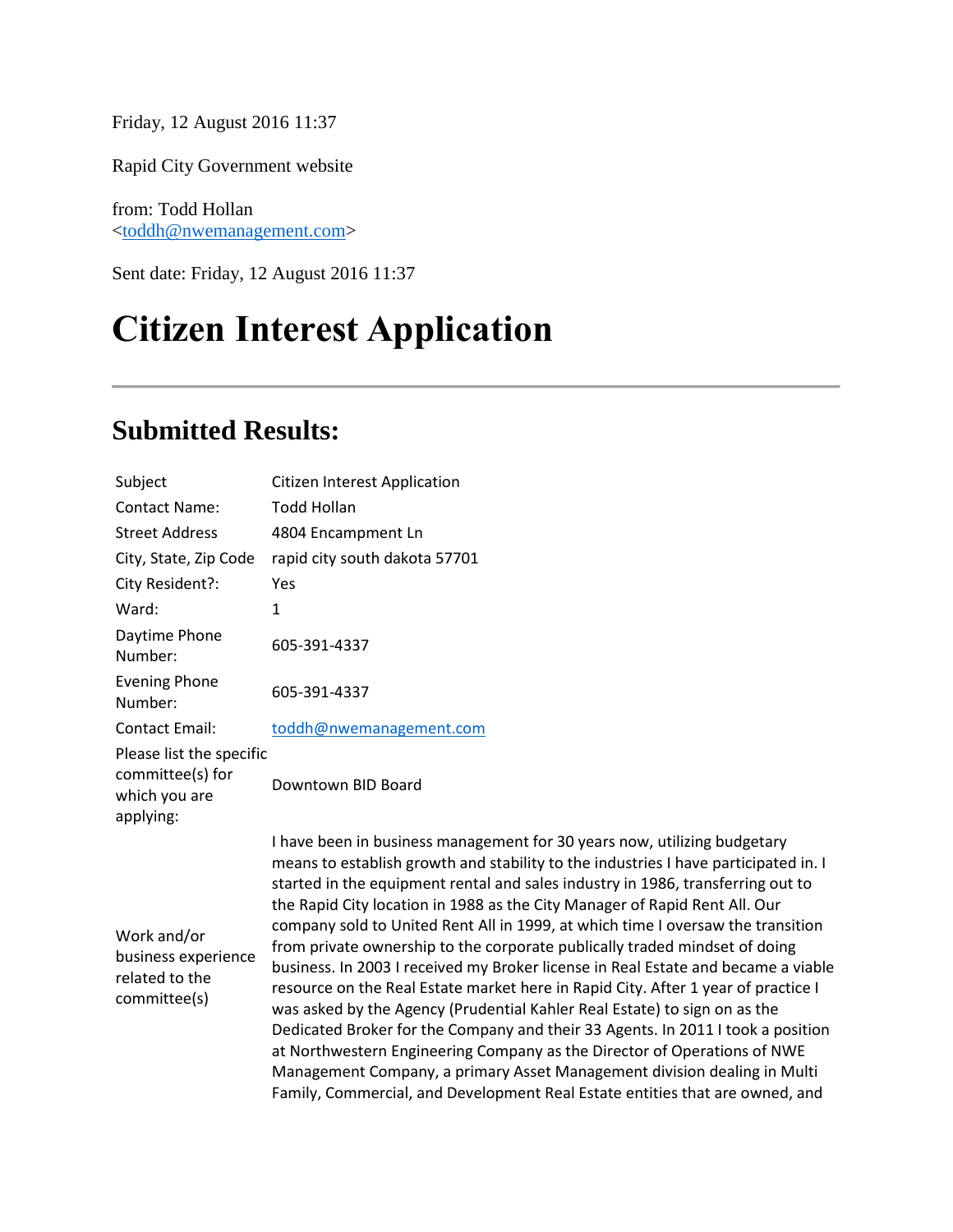|                                                                    | through management of 3rd party interests. I have extensive understanding of<br>business and how it can be successful, along with longevity in understanding the<br>Real Estate industry as a whole. I am very willing to enlist any and all of my<br>expertise to serve our Rapid City Community. |
|--------------------------------------------------------------------|----------------------------------------------------------------------------------------------------------------------------------------------------------------------------------------------------------------------------------------------------------------------------------------------------|
| Education, license,<br>certification, &<br>experience:             | Bachelor of Science Degree in Business Management, Minor in Accounting<br>Licensed Real Estate Broker in the State of South Dakota<br>Certified Real Estate Instructor through the Real Estate Commission of South<br>Dakota                                                                       |
| Community<br>involvement,<br>activities, service<br>organizations: | Steering Committee for E Madison Community Garden<br><b>RCCI Affordable Housing</b>                                                                                                                                                                                                                |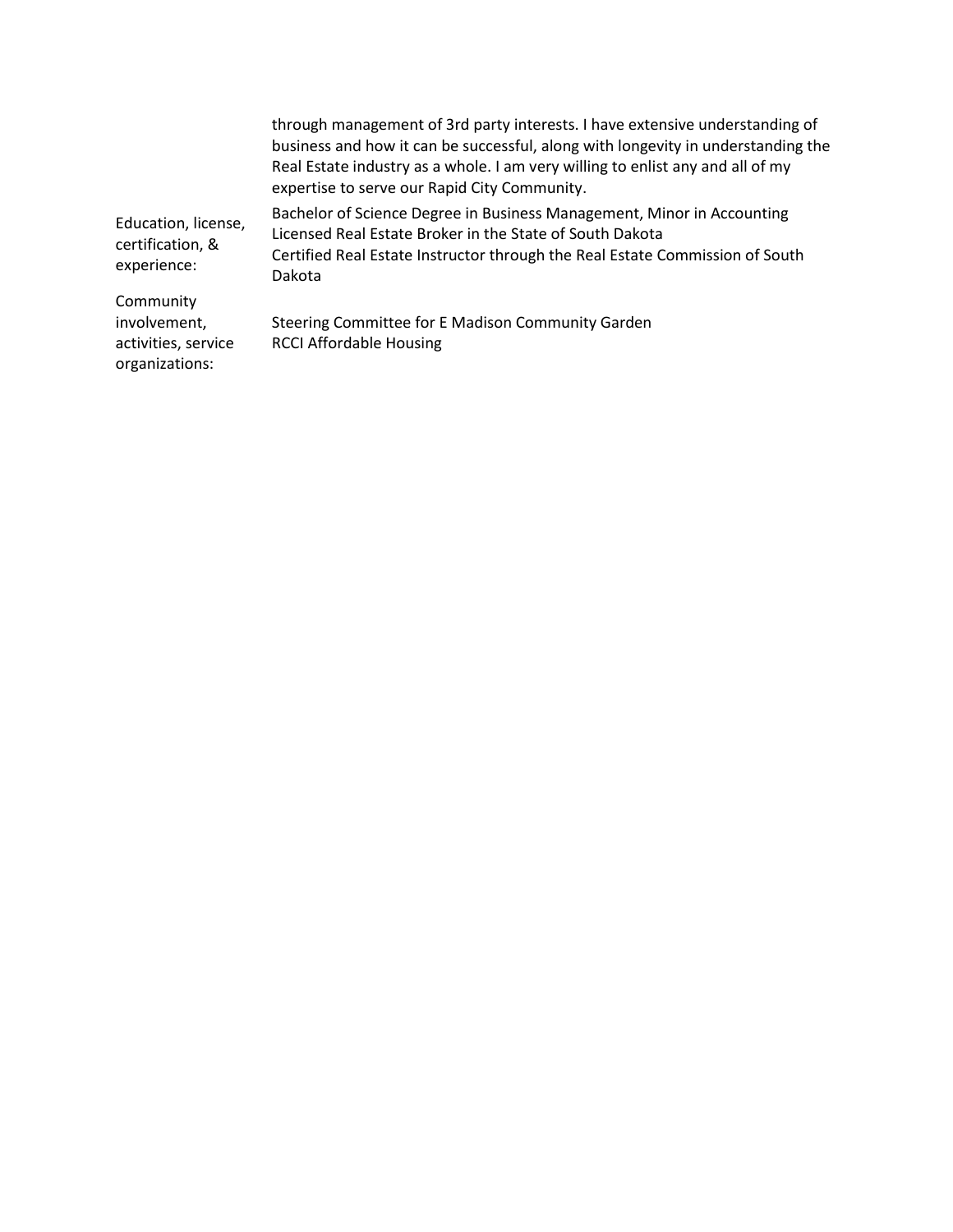The Citizen Interest Application was submitted from the City of Rapid City website. Here are the responses given.

Name: Jerry Schmidt

Street Address: 2700 North Plaza Dr

City, State, Zip Code: Rapid City, SD, 57702

City Resident: No

Ward (see link at the top of this page if you are not sure what ward you are in): NA

If you do not reside in City Limits, do you reside within a 3 mile jurisdiction of Rapid City? (Please put NA if you live in City Limits) : NA

Daytime Phone: 605-718-6130

Evening Phone: 605-390-2461

Email Address: [jerrys@bhfcu.net](mailto:jerrys@bhfcu.net)

Please list the specific committee(s) for which you are applying: My term is up and I would like to remain on the Board

Work and/or business experience related to the committee(s): 2 terms on Bid Board. SVP Operations for BHFCU

Education, license, certification, & experience: BS School of Mines, numerous professional accreditations

Community involvement, activities, service organizations: Schools, Day of Excellence, Multiple fundraising projects and other Boards

Additional information/qualifications relevant for the committee or committees to which you are applying: Downtown BID Board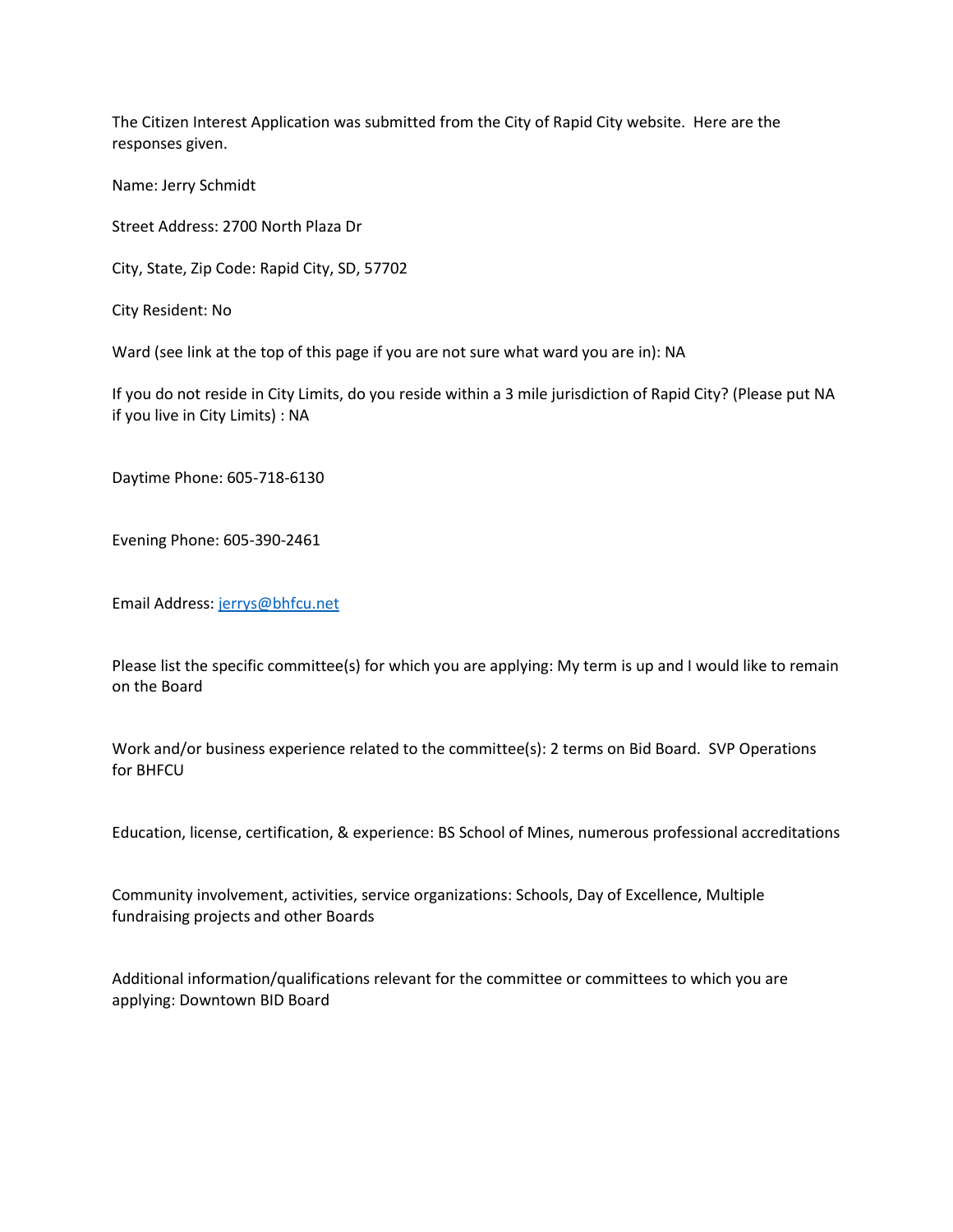# **Citizen Interest Application**

#### **Submitted Results:**

| Subject                                                                                                        | <b>Citizen Interest Application</b>                                                                                                                                                                                                                                                                                                                                                                                                                                                                                                                                                                                                                                                                                                                                                                                                                                                                                                                                                                                                                |
|----------------------------------------------------------------------------------------------------------------|----------------------------------------------------------------------------------------------------------------------------------------------------------------------------------------------------------------------------------------------------------------------------------------------------------------------------------------------------------------------------------------------------------------------------------------------------------------------------------------------------------------------------------------------------------------------------------------------------------------------------------------------------------------------------------------------------------------------------------------------------------------------------------------------------------------------------------------------------------------------------------------------------------------------------------------------------------------------------------------------------------------------------------------------------|
| <b>Contact Name:</b>                                                                                           | <b>Nick Patton</b>                                                                                                                                                                                                                                                                                                                                                                                                                                                                                                                                                                                                                                                                                                                                                                                                                                                                                                                                                                                                                                 |
| <b>Street Address</b>                                                                                          | 610 St Joseph Apt 204                                                                                                                                                                                                                                                                                                                                                                                                                                                                                                                                                                                                                                                                                                                                                                                                                                                                                                                                                                                                                              |
| City, State, Zip Code                                                                                          | Rapid City, SD, 57701                                                                                                                                                                                                                                                                                                                                                                                                                                                                                                                                                                                                                                                                                                                                                                                                                                                                                                                                                                                                                              |
| City Resident?:                                                                                                | Yes                                                                                                                                                                                                                                                                                                                                                                                                                                                                                                                                                                                                                                                                                                                                                                                                                                                                                                                                                                                                                                                |
| Ward:                                                                                                          | $\overline{2}$                                                                                                                                                                                                                                                                                                                                                                                                                                                                                                                                                                                                                                                                                                                                                                                                                                                                                                                                                                                                                                     |
| If you do not reside in<br>City Limits, do you reside<br>within a 3 mile<br>jurisdiction of Rapid<br>$City$ ?: | <b>NA</b>                                                                                                                                                                                                                                                                                                                                                                                                                                                                                                                                                                                                                                                                                                                                                                                                                                                                                                                                                                                                                                          |
| Daytime Phone Number:                                                                                          | 6054844719                                                                                                                                                                                                                                                                                                                                                                                                                                                                                                                                                                                                                                                                                                                                                                                                                                                                                                                                                                                                                                         |
| Evening Phone Number:                                                                                          | 6054844719                                                                                                                                                                                                                                                                                                                                                                                                                                                                                                                                                                                                                                                                                                                                                                                                                                                                                                                                                                                                                                         |
| <b>Contact Email:</b>                                                                                          | nick.patton@live.com                                                                                                                                                                                                                                                                                                                                                                                                                                                                                                                                                                                                                                                                                                                                                                                                                                                                                                                                                                                                                               |
| Please list the specific<br>committee(s) for which<br>you are applying:                                        | <b>BID Board-Downtown</b>                                                                                                                                                                                                                                                                                                                                                                                                                                                                                                                                                                                                                                                                                                                                                                                                                                                                                                                                                                                                                          |
| Work and/or business<br>experience related to the<br>committee(s)                                              | I am self employed. I own several businesses in town including, All<br>Seasons Pest Control, Jackson Carwash, PAD Properties which<br>consists of several rental properties near downtown and some on the<br>west side of town. I was involved with the designing of The Lofts<br>(luxury downtown housing) downtown rapid city and currently reside<br>in one of the apartments. My family is involved with Hotel Alex<br>Johnson, so I have been involved and seen much of the revitalization<br>happening downtown. Very exciting. Once I heard of the 10 year<br>downtown master plan was an idea, I have been very interested and<br>following it closely. I have been around business and or involved<br>from a very young age. I have been very fortunate to get to know and<br>work next to many great leaders of the city, people who have grown<br>our community and businesses. I feel as if I need to give back to my<br>generation and continue to grow our great city.<br>I have a double major from BHSU in Business Management and |
| Education, license,                                                                                            | Entrepreneurial Studies with a minor in Marketing.                                                                                                                                                                                                                                                                                                                                                                                                                                                                                                                                                                                                                                                                                                                                                                                                                                                                                                                                                                                                 |
| certification, &                                                                                               |                                                                                                                                                                                                                                                                                                                                                                                                                                                                                                                                                                                                                                                                                                                                                                                                                                                                                                                                                                                                                                                    |
| experience:                                                                                                    | Owner of:<br>PAD Properties (Rental Houses, 5 properties) 3 years experience                                                                                                                                                                                                                                                                                                                                                                                                                                                                                                                                                                                                                                                                                                                                                                                                                                                                                                                                                                       |
|                                                                                                                |                                                                                                                                                                                                                                                                                                                                                                                                                                                                                                                                                                                                                                                                                                                                                                                                                                                                                                                                                                                                                                                    |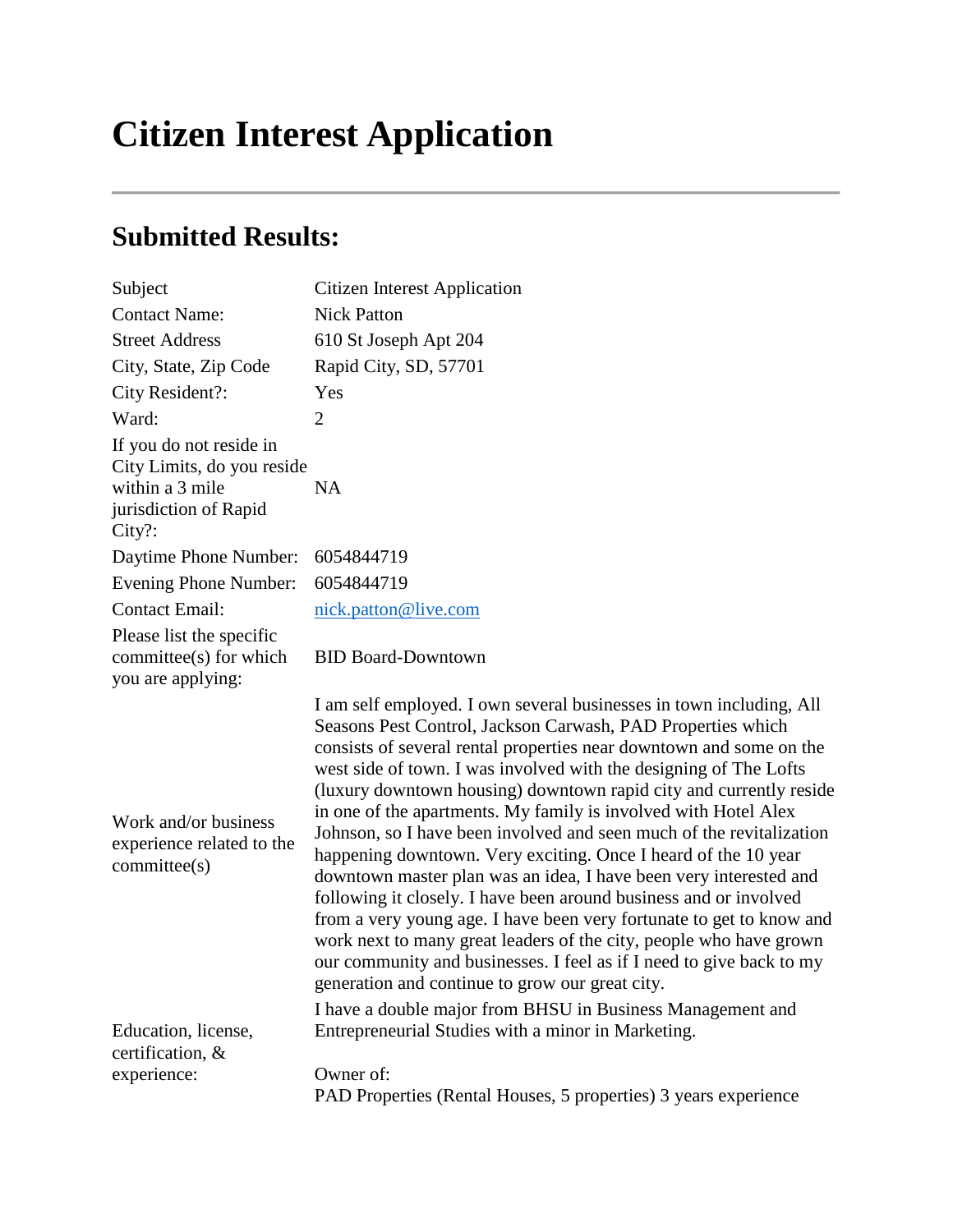Pest Control (All Season Pest Control, Heat Clean Solutions) 5 years experience Green Heat LLC-Building Asset Management for 9 Hotels with 3 years experience Jackson Carwash 4 years experience Low Life Motors (Classic Car Dealership) 4 years experience

Community involvement, Boy Scouts of America Annual Fundraisers, Heart Ball, PUMA activities, service organizations: Group meetings 10 year Master Plan, Annual The Boys Club fundraiser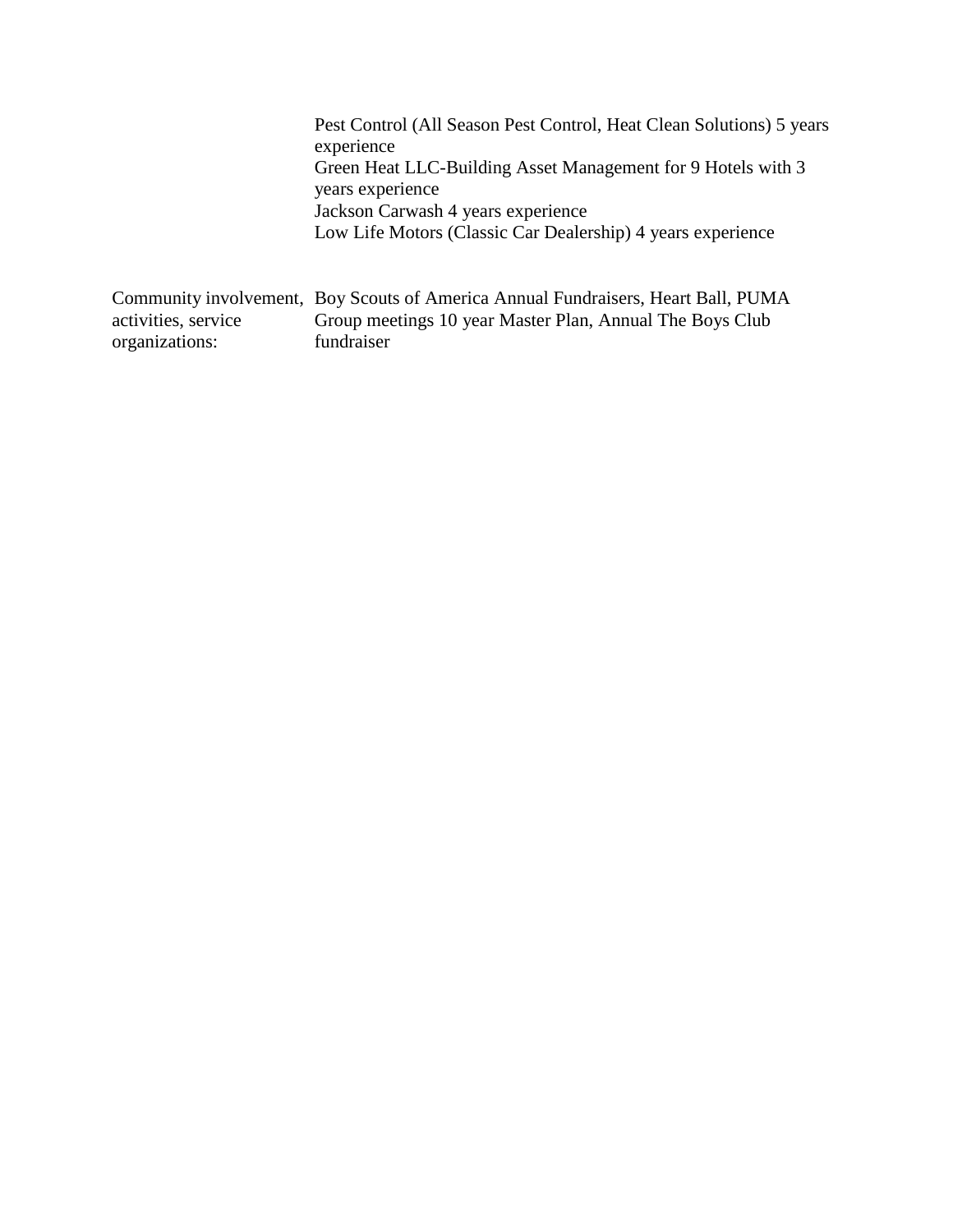Thursday, 23 January 2020 16:57

Rapid City Government website

from: Rick DenHerder [<rick@egmrc.com>](mailto:rick@egmrc.com)

Sent date: Thursday, 23 January 2020 16:57

## **Citizen Interest Application**

#### **Submitted Results:**

| Subject:                                                            | <b>Citizen Interest Application</b>                              |
|---------------------------------------------------------------------|------------------------------------------------------------------|
| Name::                                                              | Rick DenHerder                                                   |
| <b>Street Address:</b>                                              | 329 Main Street                                                  |
| City, State, Zip Code:                                              | Rapid City, SD 57701                                             |
| Phone Number::                                                      | 605-431-0706                                                     |
| Email::                                                             | <u>rick@egmrc.com</u>                                            |
| Title/Occupation::                                                  | Owner/President                                                  |
| Employer::                                                          | Evergreen Media                                                  |
| Employer Street Address:: 329 Main Street                           |                                                                  |
| Employer City, State, Zip<br>Code::                                 | Rapid City SD 57701                                              |
| <b>Employer Phone::</b>                                             | 605-343-7684 ext 203                                             |
| Employer Email::                                                    | <u>rick@egmrc.com</u>                                            |
| At which address would<br>you prefer to be<br>contacted?:           | Work                                                             |
| Ward::                                                              | NA                                                               |
| I would like to serve on<br>the following: :                        | <b>Business Improvement District - Downtown</b>                  |
| I am also interested in<br>serving on::                             | <b>NA</b>                                                        |
| Please list education or<br>training relevant to your<br>choice(s): | My education background is in Economics and Business Management. |